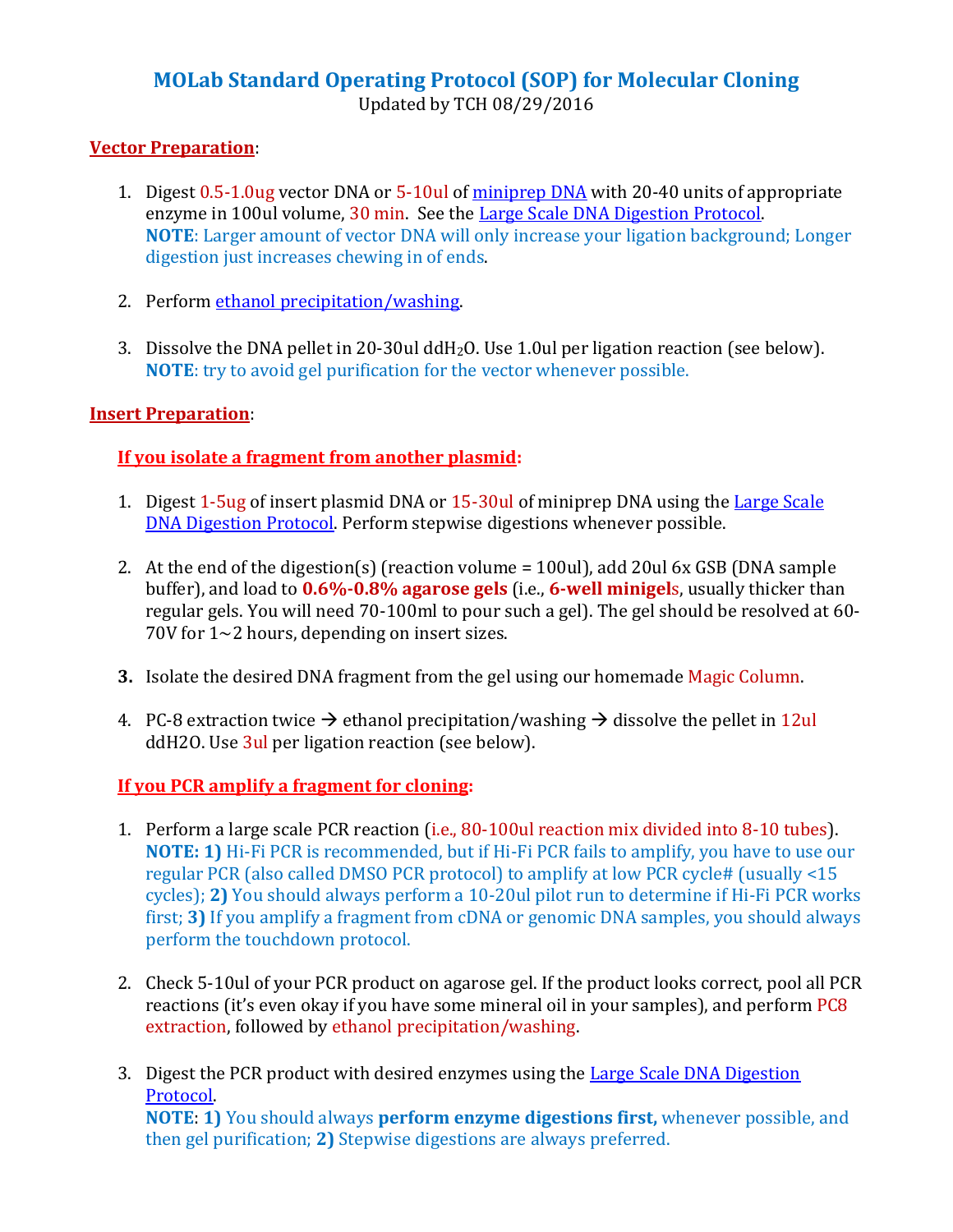- 4. At the end of the digestion(s) (reaction volume = 100ul), add 20ul 6x GSB (DNA sample buffer), and load to **0.6%-0.8% agarose gels** (i.e., **6-well minigel**s, usually thicker than regular gels. You will need 70-100ml to pour such a gel). The gel should be resolved at 60- 70V for 1~2 hours, depending on insert sizes.
- **5.** Isolate the desired DNA fragment from the gel using our homemade Magic Column.
- 4. PC-8 extraction twice  $\rightarrow$  ethanol precipitation/washing  $\rightarrow$  dissolve the pellet in 12ul ddH2O. Use 3uls per ligation reaction (see below).

## **Ligation Reaction and DH10B Transformation**:

1) Set up the ligation reactions as follows:

| Reaction (in ul)              | Ligation   | Vector only (optional) | Insert only (optional) |
|-------------------------------|------------|------------------------|------------------------|
| 5x Ligase buffer (Invitrogen) | <b>3.0</b> | 3.0                    | 3.0                    |
| Vector $(\sim 20 - 50$ ng/ul) | 1.0        | 1.0                    | 0.0                    |
| <b>Insert DNA</b>             | 3.0        | 0.0                    | 3.0                    |
| ddH <sub>2</sub> O            | 7.0        | 10.0                   | 8.0                    |
| T4 DNA Ligase (Invitrogen)    | 1.0        | 1.0                    | 1.0                    |

- 2) Incubate reactions at **Room Temperature** for 1-4 hours (overnight for blunt-end ligations or large inserts, but it is usually unnecessary: 1-hr ligation gives  $\sim$ 1/3 colonies vs. 4hrs; 4-hr ligation gives> 1/2 colonies vs. overnight). **NOTE:** For most cloning, 1~2h ligation is more than sufficient as you should have >70% of ligation reactions completed by then.
- 3). **Reduce background by cutting ligation products**: Take **7.5ul** of the ligation product, add 10ul of 10x enzyme buffer + 81.5ul ddH2O + **1ul enzyme**, incubate at **37C for 10- 20min.**

**NOTE**: **1)** Please carefully choose the enzyme to cut background. It should not cut your insert and choose best NEB enzyme possible (remember the guiding principle: the cheaper the better!); **2)** Do not add too much enzyme and/or digest too long, or you risk losing your DNA; **3)** Do not try to precipitate your ligation products prior to enzyme digestion as it's unnecessary and hurtful.

- 4a). Perform [ethanol precipitation/washing.](http://www.boneandcancer.org/protocolsa21.htm) Let the pellet air dry, and dissolve it in 30ul  $ddH<sub>2</sub>O$ .
- 4b). To the remaining 7.5ul ligation product (i.e., uncut control), add 192.5ul ddH2O and perform [ethanol precipitation/washing.](http://www.boneandcancer.org/protocolsa21.htm) Let the pellet air dry, and dissolve it in 30ul  $ddH<sub>2</sub>O$ .
- 5) Use **10-15ul** of the ligation products (cut or uncut samples) to transform electrocompetent DH10B (we usually buy this from NEB) (see the [Bacterial](http://www.boneandcancer.org/protocolsa10.htm)  [Transformation protocol\)](http://www.boneandcancer.org/protocolsa10.htm). **NOTE: 1)** You do not need to use all 30ul of your digested or uncut ligation product to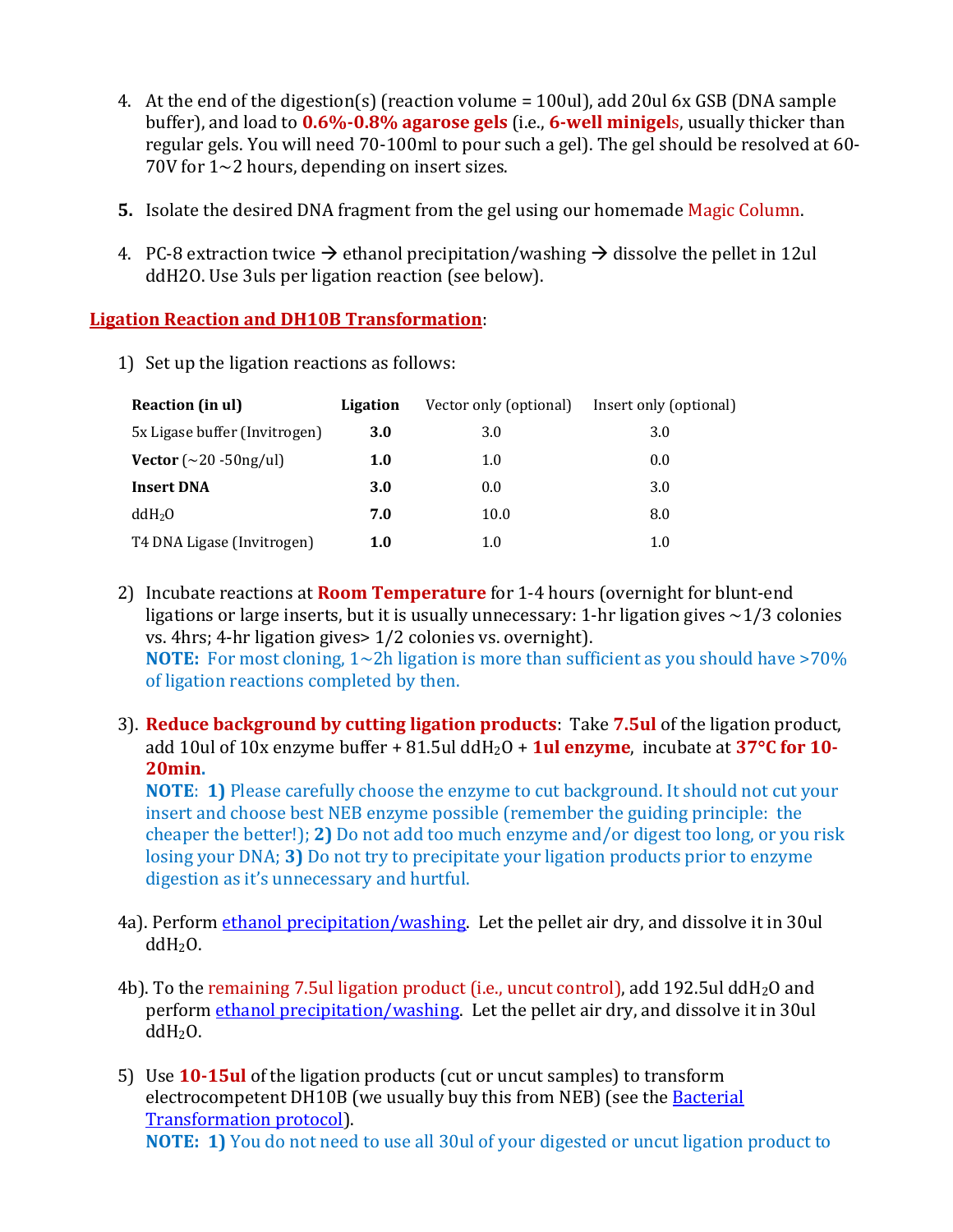transform DH10B. If you do not get anything from ½ or 1/3 of your ligation products, you probably will get nothing even use all 30ul. Furthermore, higher DNA concentrations could reduce electroporation efficiency! **2)** It's critical to keep the DNA/DH10B mix containing **cuvettes on wet ice**, and zap the cuvette one at a time. Any warm-up of the cuvettes would drastically reduce electroporation efficiency.

- 6) Add **500ul LB medium** (without any antibiotics) using the individually-wrapped plastic **Pasteur transfer pipets** and mix well, and transfer to 1.5ml Eppendorf tubes. **NOTE**: **1)** You **should NEVER use your p1000 pipette** to add LB and flash out the cell mix. This is the best way to contaminate your cloning products! **2)** You should not try to use a smaller volume of LB to rinse out the bacterial cells as this will not help you on getting what you want.
- 7) Immediately plate **100-200ul** of the transformation mix (i.e., 500ul LB) to LB/antibiotic agar plates. You can incubate the rest of the mix at **37C for 10-20min**, and then plate 100-200ul on LB/antibiotic plates.

**NOTE: 1)** There is no need to plate >200ul of the mix onto one LB agar plate; **2)** 37°C incubation will help you to get more colonies, but will sadly increase the background as well. Thus, your priority should always focus on the colonies from direct plating.

## **Good Luck!**



Comparison of standard and rapid ligation protocols. Inserts were ligated into pUC19 treated with Hind III (5' overhang, 1.1-kb insert), Kpn I (3' overhang, 1.0-kb insert), and EcoR V (blunt ends, 1.1-kb insert) using the **standard protocol** (a) or the rapid ligation protocol ( $\Box$ ). Time and amount of T4 DNA Ligase were as shown, all other parameters were as describd in the rapid protocol. MAX EFFICIENCY DH10B™ cells were transformed and incubated overnight on LB agar with ampicillin and X-gal. White colonies were counted. Note: For the blunt-end ligation, 1 U of ligase for 5 min at 24°C resulted in 480 colonies.